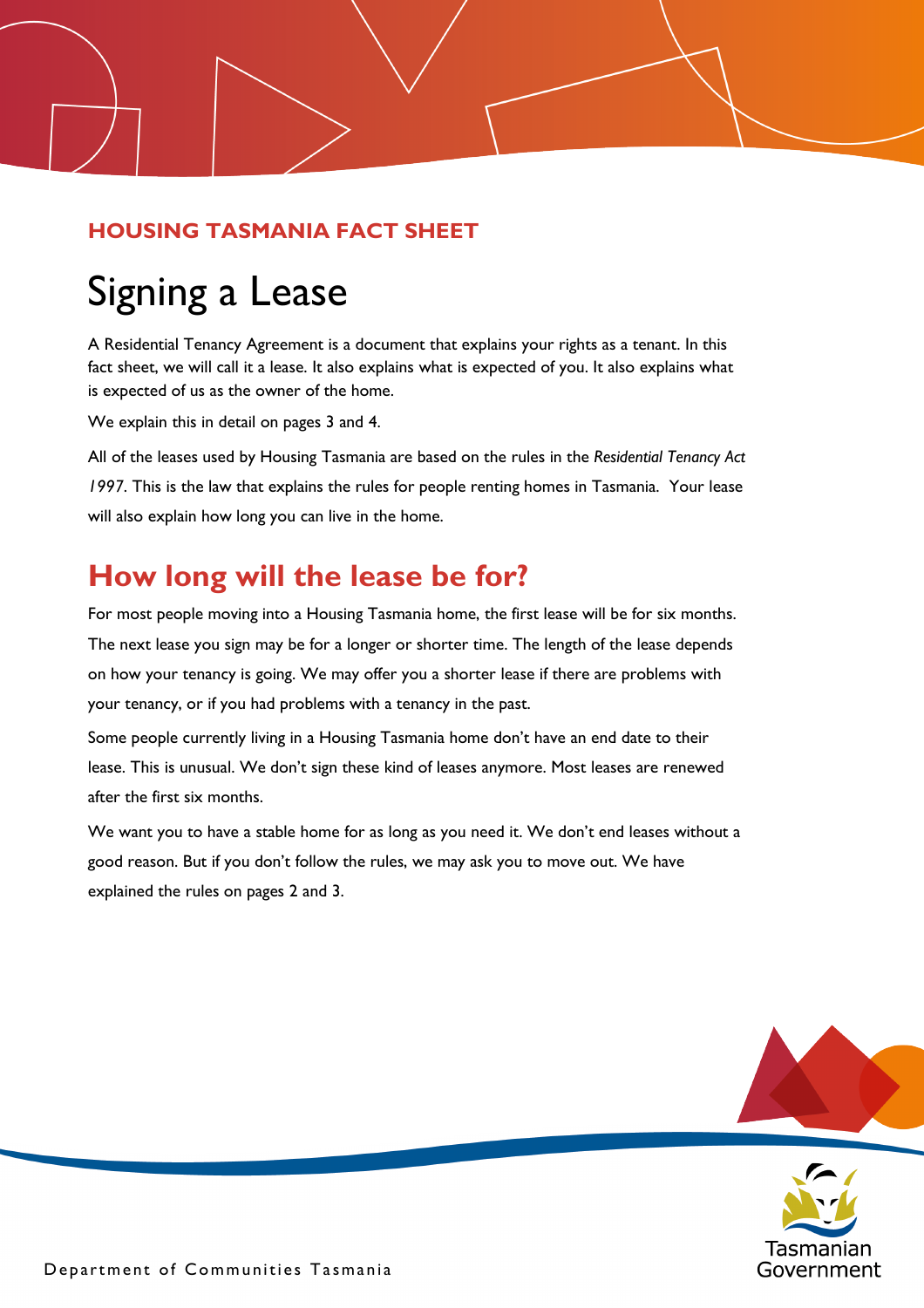

### **Getting support to stay in your home**

We want you to enjoy living in your home. We can offer you support to make your tenancy a success. If you are having problems, you can get in touch with Housing Connect. Housing Connect is the way to get housing and support in Tasmania.

They work out what kind of housing you need and can also help you find other support services.

### **What if you want to move out?**

You need to tell us in writing 14 days before you want to move out. When you move out, the home must be in the same condition it was in when you moved in. You also need to pay any outstanding bills that you have with us.

### **What if you transfer to another property?**

If you transfer to another property, we will ask you to sign another lease.

### **The rules in your lease**

Every lease has rules that explain what is expected of you while you are living in the home. Your lease also includes the rules about what is expected of Housing Tasmania. We explain these rules below.

### **What is expected of you?**

Additional fact sheets are available for some of these topics.

On the next page, we've highlighted the topic where fact sheets are available.

If you'd like a copy of the fact sheets, please ask us or visit our website at

#### **[www.communities.tas.gov.au/housing](http://www.communities.tas.gov.au/housing)**

Please also note: the information below is about the rules that are included in most leases. Your lease may have different rules, so it's important to check.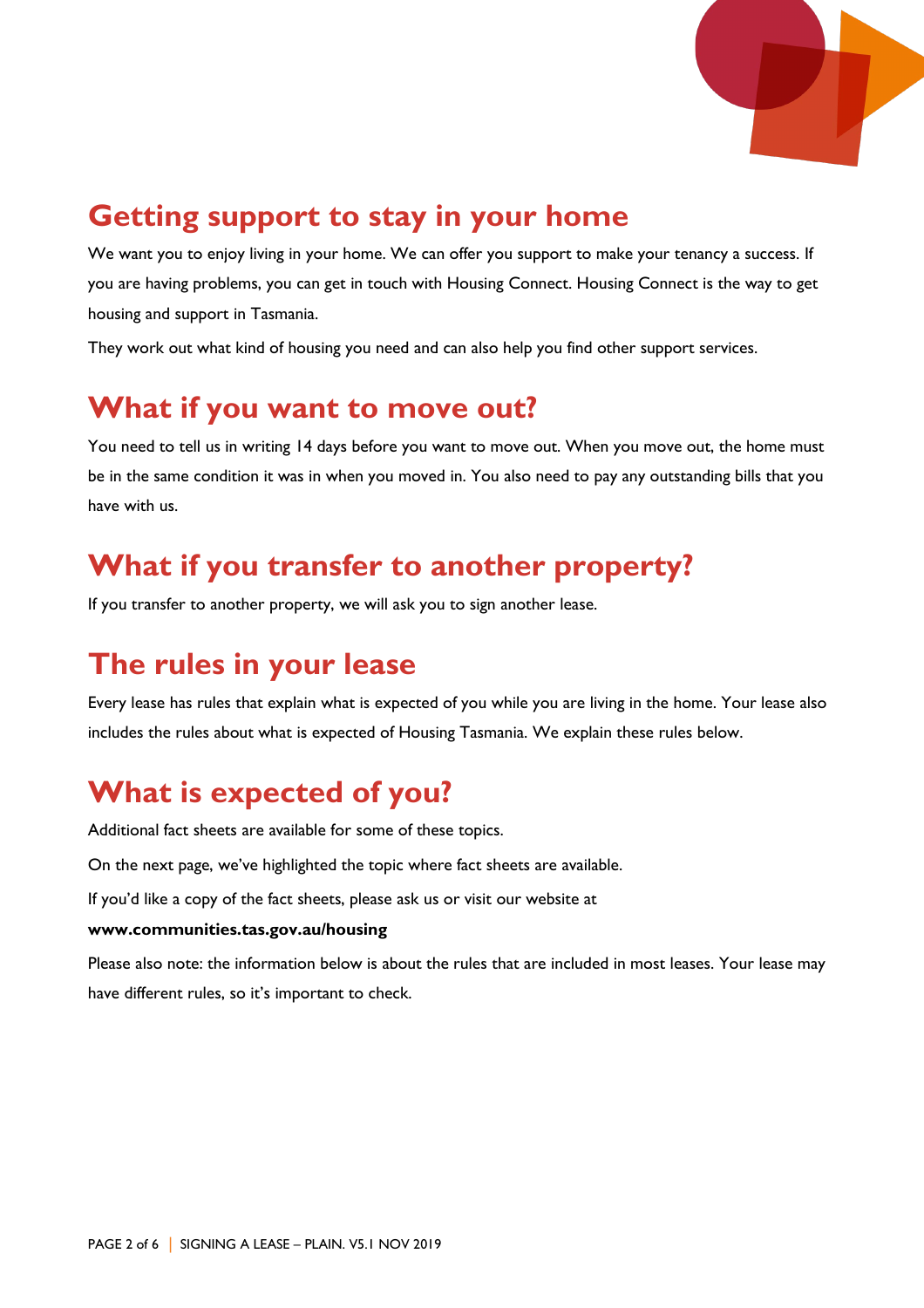

| While you are a tenant in a rented home, you must:                                                                                                | <b>Fact sheet</b><br>available |
|---------------------------------------------------------------------------------------------------------------------------------------------------|--------------------------------|
| make sure that your home is free of pests and insects, like mice and ants                                                                         | ∗                              |
| not change the property - including things like renovations, building work,<br>installing a shed or painting - without written permission from us | ₩                              |
| not keep pets at your home without asking us                                                                                                      | ∗                              |
| not purposefully damage the home                                                                                                                  |                                |
| keep the home clean and tidy, both inside and out                                                                                                 |                                |
| let Housing Tasmania know if there is any damage to the home, no<br>matter how it happened                                                        |                                |
| not purposefully hurt anyone who works for Housing Tasmania                                                                                       |                                |
| not let other people live in your home without asking us                                                                                          |                                |
| not store dangerous goods or substances at your home                                                                                              |                                |
| only park your car or bike in the driveway, garage, carport or the car<br>٠<br>space that is especially for your home                             |                                |
| not run a business from your home without asking us                                                                                               |                                |
| not do anything illegal at your home                                                                                                              |                                |
| pay the right amount of rent on time and in advance                                                                                               |                                |
| not disturb your neighbours.                                                                                                                      |                                |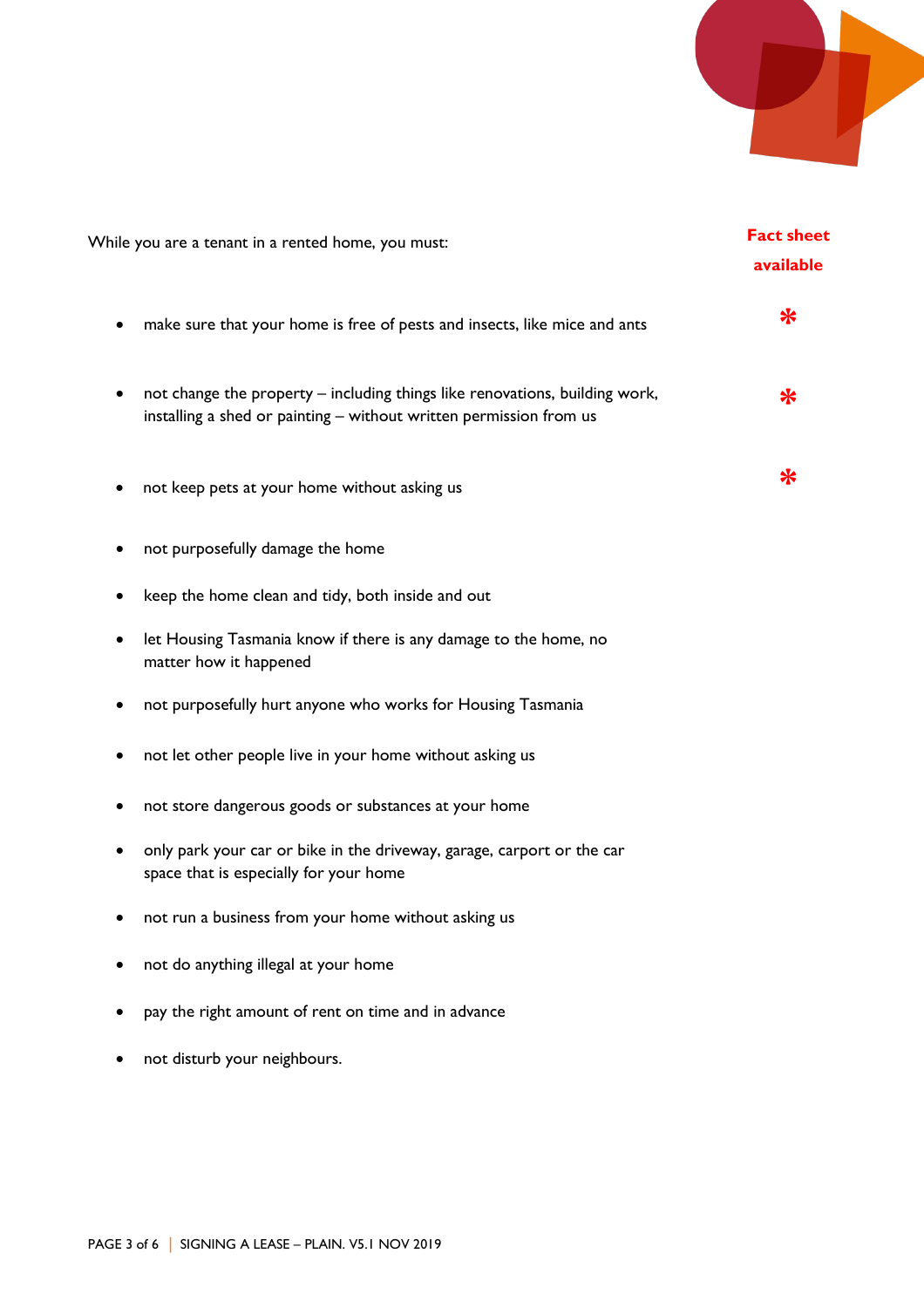

## **What is expected of Housing Tasmania?**

We have explained some of the rules about what the owners of rented homes must do below. Note that your lease may have different rules, so it's important to check.

As the owner of the home you live in, Housing Tasmania must do a number of things.

- Provide a clean home when you first move in.
- Make sure the home is in good condition when you move.
- Fix any damage that is considered to be fair wear and tear. We explain fair wear and tear below.
- Pay the rates and taxes that apply. This may include some or all of your water bills.
- Let you have 'quiet enjoyment' of the home. This means you can get on with your day-today life without interference from us, as long as you are not causing problems for anyone else.
- Let you know in writing if the amount of rent you need to pay is going to change.
- Make sure that the outside doors have good locks on them when you move in. We will maintain the locks unless you damage them.
- Give you notice of when we are coming to visit you or inspect the home, unless there is an emergency.
- End the lease as agreed.

### **What is fair wear and tear?**

When we live in our homes for a while, some types of general wear and tear can take place. For example, the carpet in a busy hallway may get worn down after a long time or the paint on the outside of the house may start to fade. The person who inspects your home will talk to you about what is considered fair wear and tear.



Big problems – such as broken glass, damage to walls and doors, untidy gardens and rubbish that needs to be removed – are not considered to be fair wear and tear.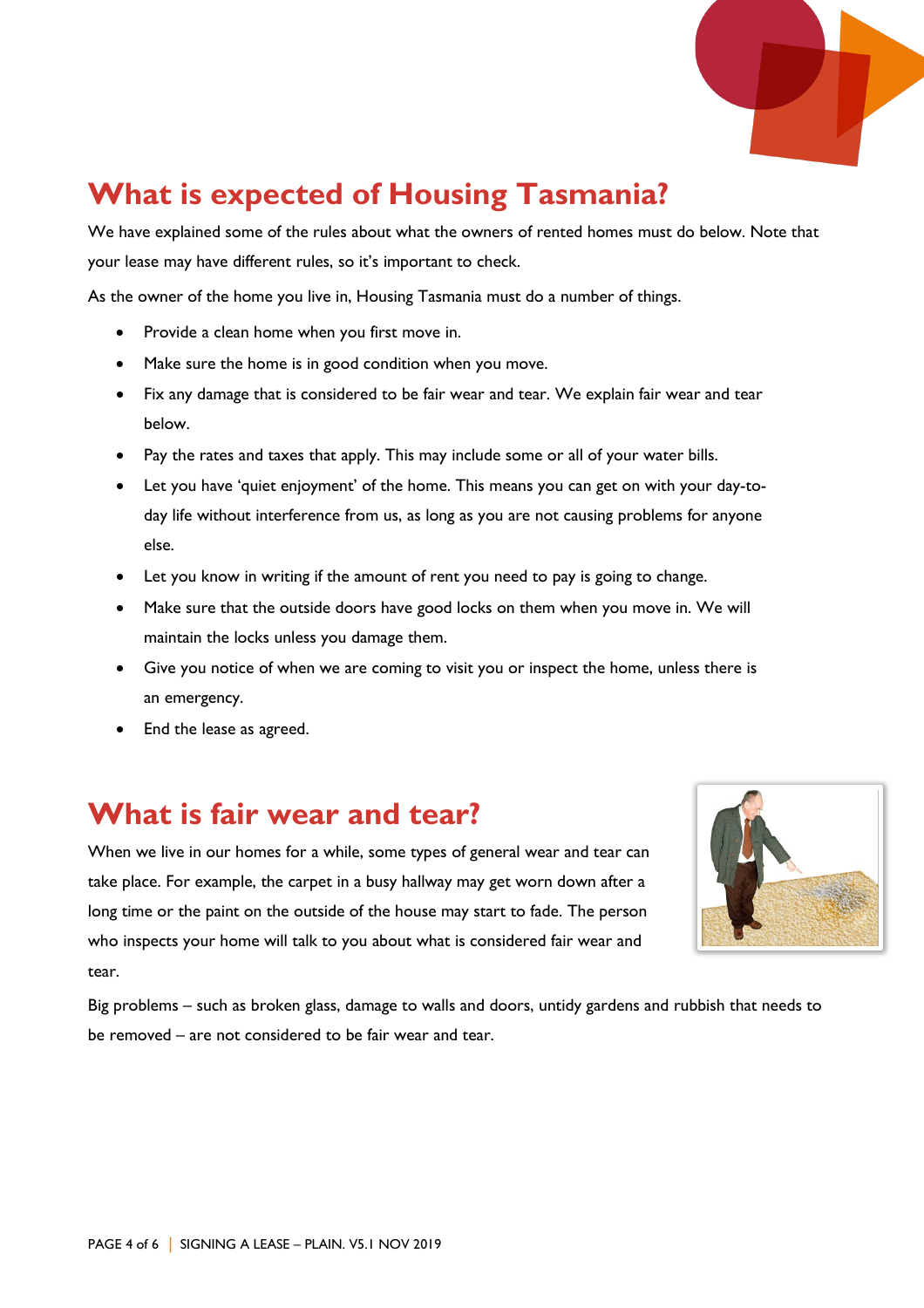

## **Dianne's story**

Dianne has been having some problems. Her partner moved out. Taking care of her home has become harder. She hasn't been getting on with her neighbours. Some neighbours complained about the fighting.

The tenancy officer, Louise, came to do an inspection at Dianne's home. They talked about the problems Dianne was having. Louise said that Dianne needed to:

- clean up her garden
- stop fighting with the neighbours.

She needs to do these things in order to get a new lease.

Dianne rang Housing Connect. They put her in touch with some people at the Neighbourhood Centre who could help with the garden. They also found someone to help work out the problems with the neighbours.

### **More information**

Other fact sheets that might be useful:

- Applying for a home
- Can you renovate?
- Moving out
- Offering you a home
- Paying the rent
- Pests and vermin
- **Pets**